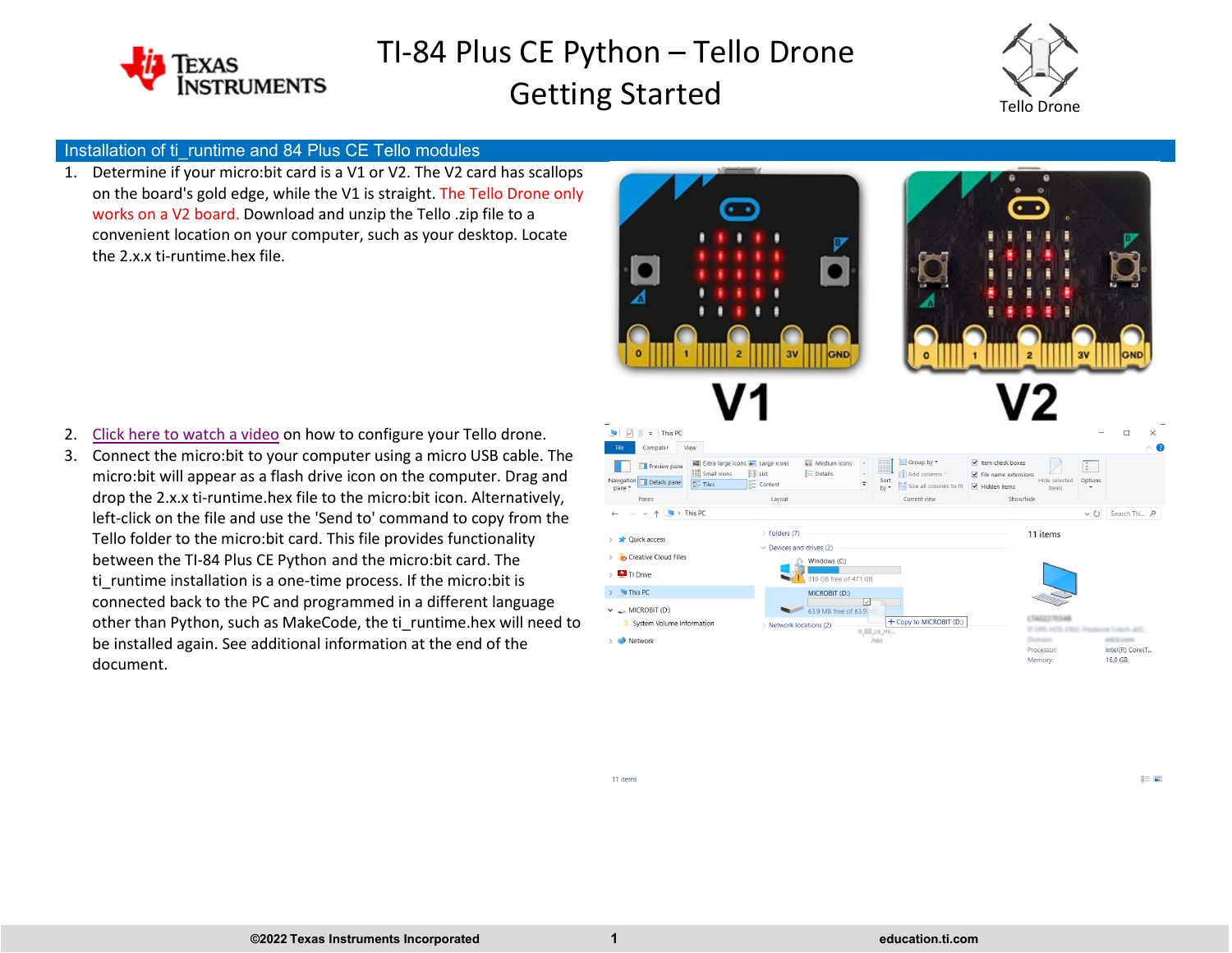



- 4. Locate the TELLO.8xv file in the Tello folder. Use TI-Connect to transfer the TELLO.8xv module from your computer to the calculator. The module will install automatically into the archive memory.
	- a. Select Actions from the menu.
	- b. Select Add Files from Computer…
	- c. Navigate to the module folder.
	- d. Select in the **TELLO.8xv** and select Open.
	- e. The menu on the right will appear. Select SEND to complete the transfer.

Note: Get the PC and Mac: TI-Connect CE Software (free): [https://education.ti.com/en/products/computer-software/ti-connect-ce](https://education.ti.com/en/products/computer-software/ti-connect-ce-sw)[sw](https://education.ti.com/en/products/computer-software/ti-connect-ce-sw)

|         | TI Connect <sup>on</sup> CE      |                                                                                   |                        |                  |          | $\Box$<br>$\sim$<br>$\times$ |  |  |
|---------|----------------------------------|-----------------------------------------------------------------------------------|------------------------|------------------|----------|------------------------------|--|--|
|         | File Edit<br>View Actions Help   |                                                                                   |                        |                  |          |                              |  |  |
|         | <b>Qiarac</b>                    |                                                                                   |                        |                  |          |                              |  |  |
|         |                                  | <b>Ed</b> Send to Calculators                                                     |                        |                  | $\times$ |                              |  |  |
| $\circ$ | <b>CONNECTED CALCULATORS (1)</b> |                                                                                   |                        |                  |          |                              |  |  |
| 旧       | TI-84 Plus CE - 5973             | FILE NAME:                                                                        | NAME ON CALCULATOR:    | <b>LOCATION:</b> |          |                              |  |  |
|         |                                  | TELLO.8xv                                                                         | <b>TELLO</b><br>$\sim$ | Archive $\vee$   |          |                              |  |  |
| ή,      |                                  |                                                                                   |                        |                  |          |                              |  |  |
|         |                                  | <b>DESTINATION CALCULATORS:</b>                                                   |                        |                  |          |                              |  |  |
|         |                                  | All Connected Calculators<br>Select Calculators                                   |                        |                  |          |                              |  |  |
|         |                                  | V TI-84 Plus CE-5973                                                              |                        |                  |          |                              |  |  |
|         |                                  |                                                                                   |                        |                  |          |                              |  |  |
|         |                                  |                                                                                   |                        |                  |          |                              |  |  |
|         |                                  |                                                                                   |                        |                  |          |                              |  |  |
|         |                                  |                                                                                   |                        |                  |          |                              |  |  |
|         |                                  | $\sqrt{ }$ Replace existing content with the same name on destination calculators |                        |                  |          |                              |  |  |
|         |                                  |                                                                                   |                        |                  |          |                              |  |  |
|         |                                  |                                                                                   |                        |                  |          |                              |  |  |
|         |                                  |                                                                                   |                        | CANCEL SEND      |          |                              |  |  |
|         |                                  |                                                                                   |                        |                  |          |                              |  |  |
|         |                                  | MB_BUTNS<br>AppVar                                                                | 1 kB                   | Archive          |          |                              |  |  |
|         |                                  | MB_DISP<br>AppVar                                                                 | 4kB                    | Archive          |          |                              |  |  |
|         |                                  | MB_GROVE<br>AppVar                                                                | 4kB                    | Archive          |          |                              |  |  |
|         |                                  | $B$ MB_LOG<br>AppVar                                                              | 2kB                    | Archive          |          |                              |  |  |
|         |                                  | <b>D</b> MB_MIC<br>AppVar                                                         | 2kB                    | Archive          |          |                              |  |  |
|         |                                  | MB_MUSIC<br>AppVar                                                                | 2kB                    | Archive          |          |                              |  |  |
|         |                                  | <b>CO MB NEOPX</b><br>AppVar                                                      | $2$ kB                 | Archive          |          |                              |  |  |

- 5. Register your Tello Drone.
	- a. Download the Tello flight app to your phone. You will need the app to do a one-time registration of your new drone.
	- b. Turn on the Tello drone.
	- c. Use a phone to search for available WiFi hotspots.
	- d. Connect to your Tello drone. An example of a Tello drone SSID is TELLO-9EF498.
	- e. Open the application, and you will be prompted to register your drone. Once registered, you do not need the phone or Tello application.
	- f. Disconnect your phone from the Tello drone and quit the Tello app. You will no longer need this app to program on the TI-84 Plus CE PYTHON. Ensure the Tello does not reconnect to the phone again; this will cause a problem when the calculator attempts to connect to the drone.

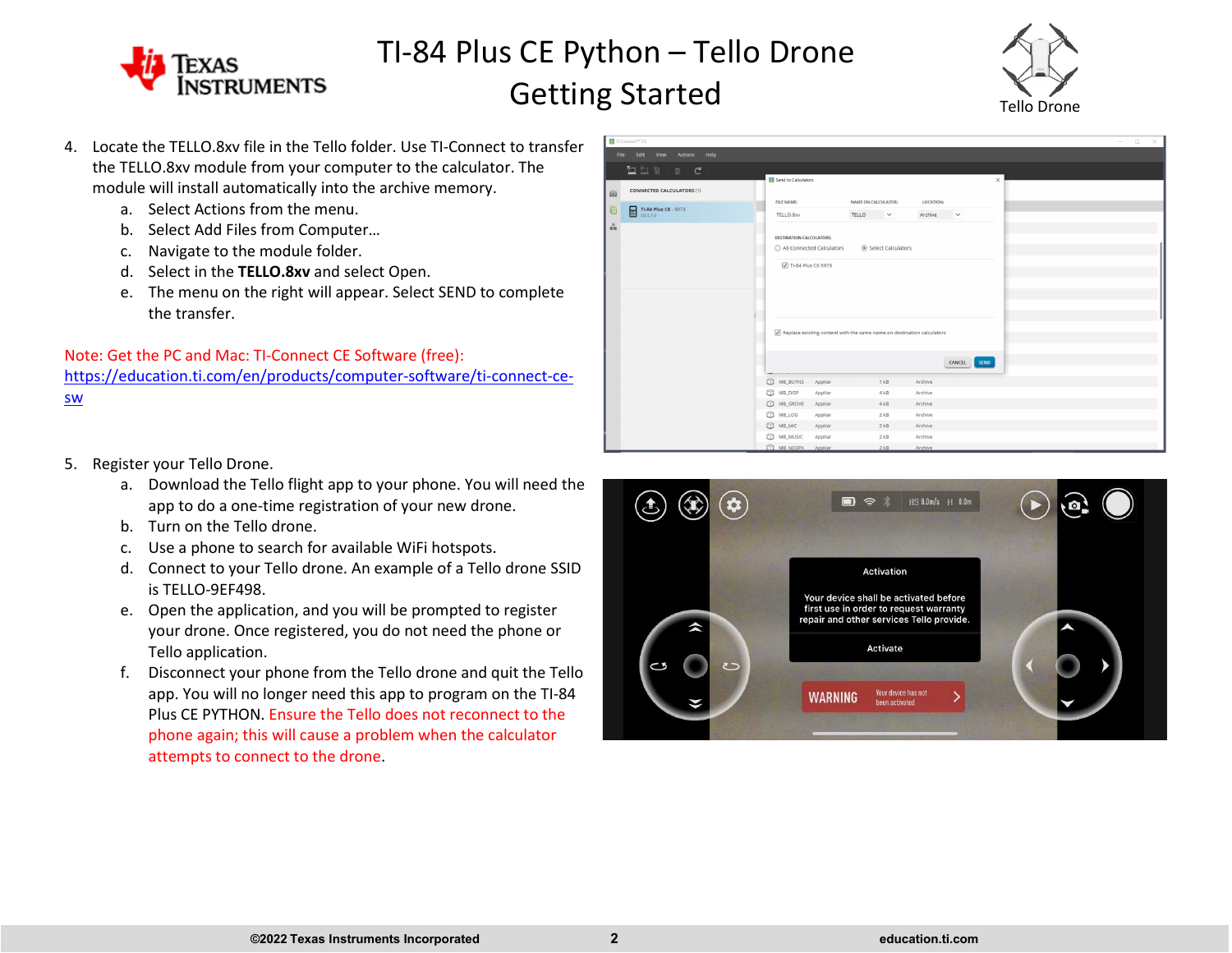



- 6. Connect the Tello Drone system.
	- a. Insert the micro:bit V2 card into the BitMaker expansion board. Be sure the 5x5 LED display faces the correct direction.
	- b. Connect the external battery to the BitMaker power port.
	- c. Connect the Grove WiFi module to the BitMaker ~P1 port.
	- d. Ensure the external battery is fully charged and turned ON.
	- e. Turn ON the BitMaker board. The LEDs on the micro:bit, BitMaker board, and the WiFi Module will illuminate.
	- f. Connect the unit-to-micro:bit cable to the micro:bit card's USB port (micro-end) and then to the TI-84 Plus CE Python calculator (mini-end). Then turn ON the calculator.
	- g. Ensure the Tello drone is fully charged and turn it ON. It will blink several colors and settle on flashing yellow when it is ready.
- 7. Configure the Tello Drone system.
	- a. Select [New] to create a program with the name 'TESTFLT'
	- b. Select [Ok]. There will be a blank Python editor screen on your calculator.
	- c. Import the tello module into your program. Select the [Fns…] tab and select [Modul] tab.
	- d. Select the [**Add-On**] tab and select **from tello import \* the**  import statement will paste at the program's top.
	- e. Ensure the Tello is quickly blinking yellow; run the program.
	- f. Select the [**Run**] tab. Drone configuration will begin.

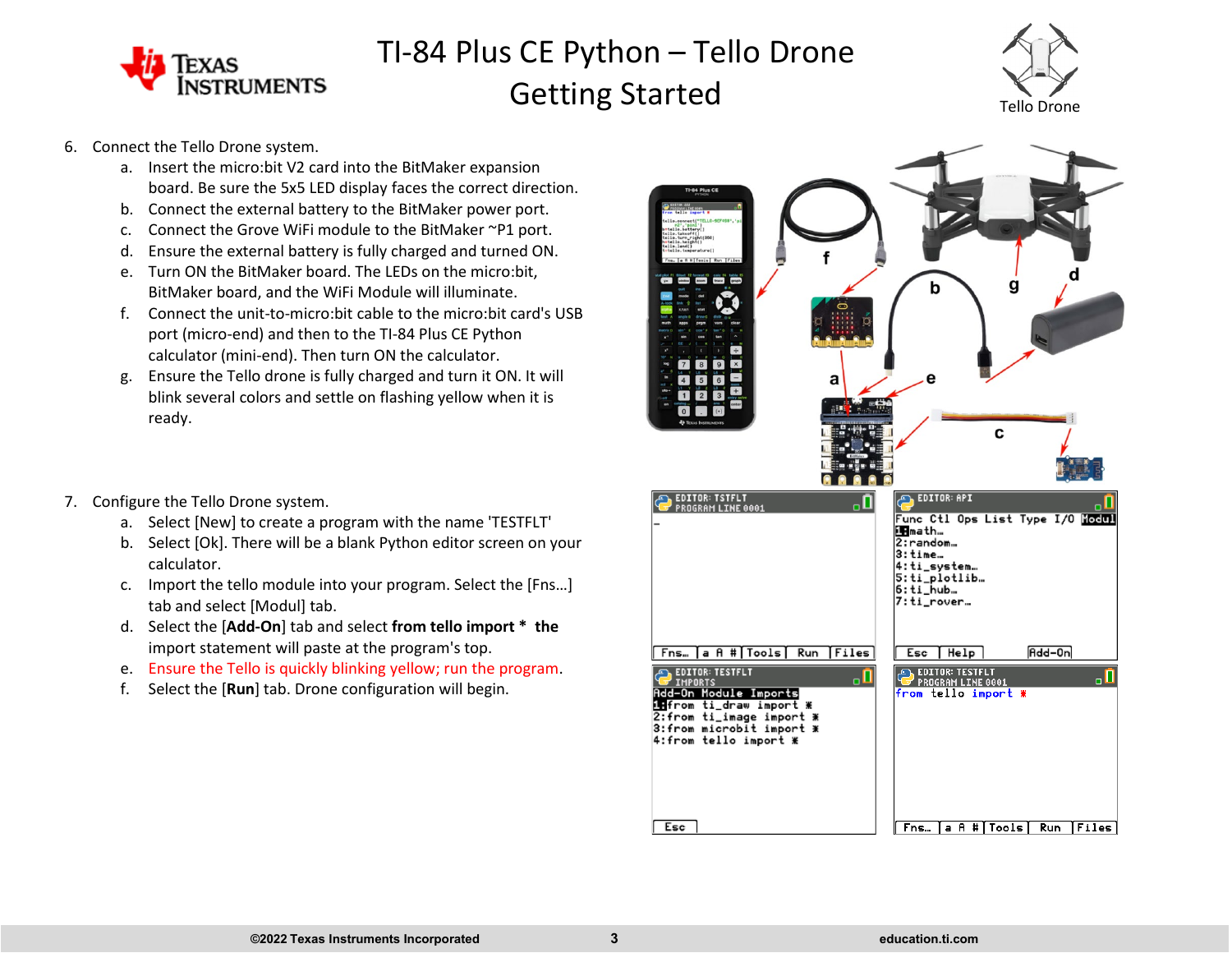



- g. Select the micro:bit expansion board, Grove or BitMaker, and ensure the WiFi module is inserted into the ~P1 port.
- h. Select Advanced only if you are using a different expansion board or port other than P1.
- i. The system will scan for a Tello SSID and connect if available. It is best only to have one Tello turned on and ensure the Tello is not connected to a phone or other WiFi device.
- Enter a single character ID, 0-9 or A-Z, to identify the Tello/micro:bit pair. It is best to mark this ID on the Tello. After paring, the micro:bit will automatically connect to only this Tello.
- k. Unplug the cable from the calculator and then plug it back into the calculator to reset the system.
- l. Your Tello is now ready to fly!

| <b>PYTHON SHELL</b><br>GП                                                                            | <b>PYTHON SHELL</b><br>ျ                                                                               |
|------------------------------------------------------------------------------------------------------|--------------------------------------------------------------------------------------------------------|
| CONFIGURE TELLO DRONE                                                                                | SCANNING WIFI FOR TELLO                                                                                |
| SELECT YOUR HARDWARE:                                                                                | TELLO-F038A8 DISCOVERED                                                                                |
| BITMAKER WITH WIFI IN P1<br>ı<br>GROVE WITH WIFI IN P1<br>2<br>- ADVANCED SETUP<br>з                 | ENTER A SINGLE CHARACTER<br>MICRO:BIT CONFIGURATION ID = 4                                             |
| CHOICE? 1<br>a A # Tools Editor Files<br>Fns…                                                        | a A # Tools Editor Files <br>Fns                                                                       |
| H,<br>200 120<br>画<br>$\frac{1}{2}$ is a $\frac{1}{2}$ $\frac{1}{2}$ $\frac{1}{2}$<br>BitMaker<br>P2 | ENE<br>$\frac{1}{2}$<br>Ιē<br>P <sub>13</sub><br><b>GND</b><br>P <sub>8</sub><br>ese Micro<br>NusB Par |

#### Creating Your First Python Tello Program

- 2. Select [New] to create a program named 'TESTFLT' or edit the same program from the previous steps.
- 3. Select [Ok]. There will be a blank Python editor screen on your calculator.
- 4. Import the tello module into your program. Select the [Fns…] tab and select [Modul] tab.
- 5. Select the [**Add-On**] tab and select **from tello import \*** the import statement will paste at the program's top. This action will import the tello module into the editor and add the tello menu to the bottom of the module list.
- 6. Next, select [Fns...] and arrow over to the Modul tab, then arrow down to tello drone and press [enter]. The menus will display all of the tello drone methods.

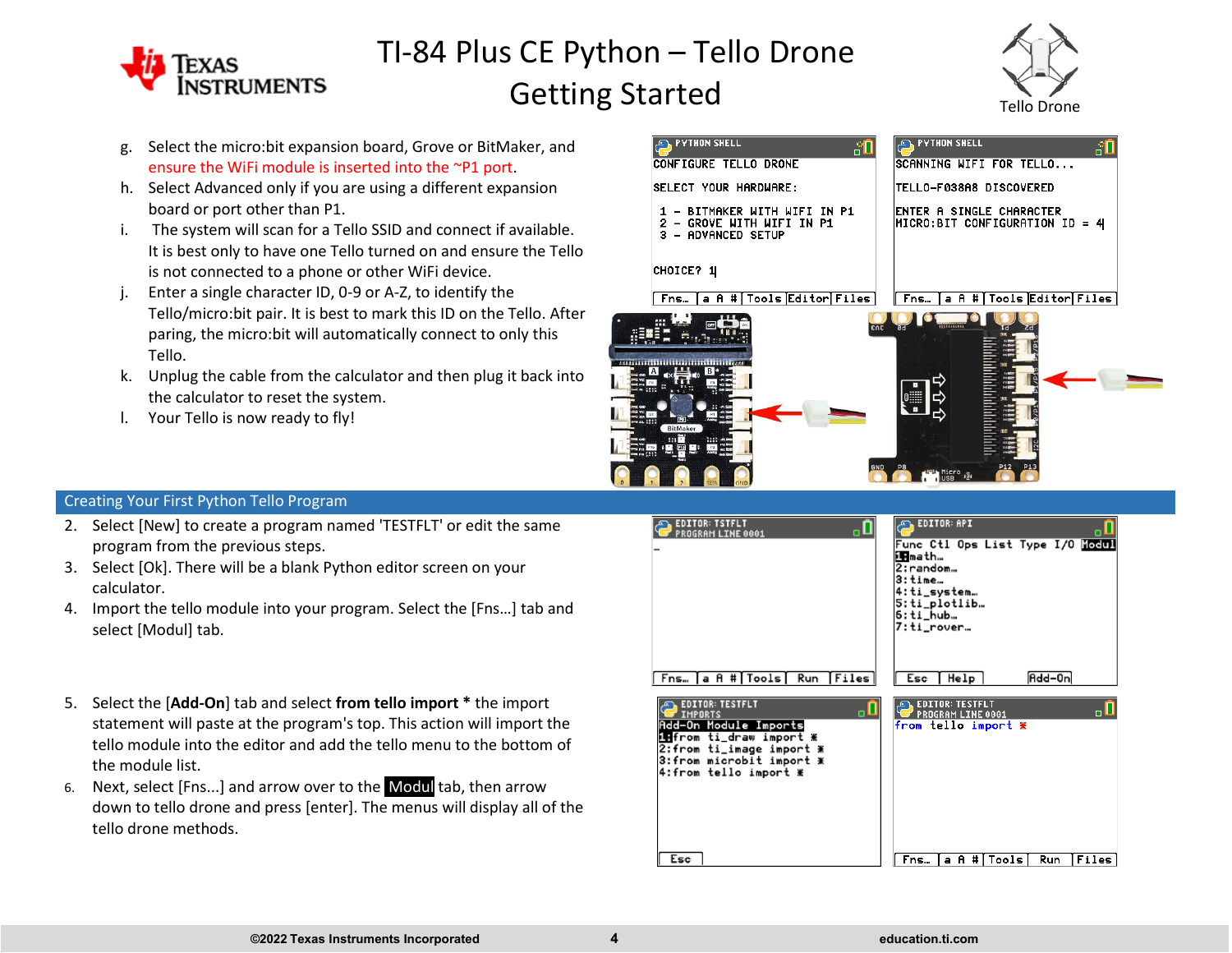



- 7. Select .takeoff() always as the first statement in all flight programs.
- 8. Explore the Python programming menus and the tello module menus and enter the remainder of the TESTFLT program.
- 9. Place your drone in a well-lighted area free of obstructions. The drone has a positioning camera on the underside, and it works best when the drone flies over a nonuniform floor, e.g., a patterned rug. Ensure everything is powered up and Run the program.
- 10. Modify your program by adding a flip at the end of the square. The drone must have at least 50% battery charge to perform a flip. The charge

| <b>EDITOR: TSTFLT</b>                | пL                |                     | EDITOR: TSTFLT<br>PROGRAM LINE 0007 |                      |            |       |
|--------------------------------------|-------------------|---------------------|-------------------------------------|----------------------|------------|-------|
| <b>Ly</b> Data Maneuver EDU Settings |                   | from tello import * |                                     |                      |            |       |
| <b>LH.</b> takeoff()                 |                   |                     | tello.takeoff()                     |                      |            |       |
| $2:$ . land( )                       |                   |                     | tello.forward(50)                   |                      |            |       |
| 3: forward(distance)                 | $20 - 500$ cm     | d=tello.altitude()  |                                     |                      |            |       |
| 4:.backward(distance)                | $20 - 500$ cm     |                     |                                     | tello.turn_left(180) |            |       |
| $5:$ .turn_right(angle)              | $0 - 360^{\circ}$ |                     | tello.forward(50)                   |                      |            |       |
| $6:$ .turn_left(angle)               | $0 - 360^{\circ}$ | tello.land()        |                                     |                      |            |       |
| 7: up(distance)                      | $20 - 500$ cm     |                     |                                     |                      |            |       |
| 8: down(distance)                    | $20 - 500$ cm     |                     |                                     |                      |            |       |
| $9:$ fly_right(distance)             | $20 - 500$ cm     |                     |                                     |                      |            |       |
| $0:$ fly_left(distance)              | $20 - 500$ cm     |                     |                                     |                      |            |       |
| Modul<br>Esc                         |                   | Fns.                |                                     | Tools                | <b>Run</b> | Files |